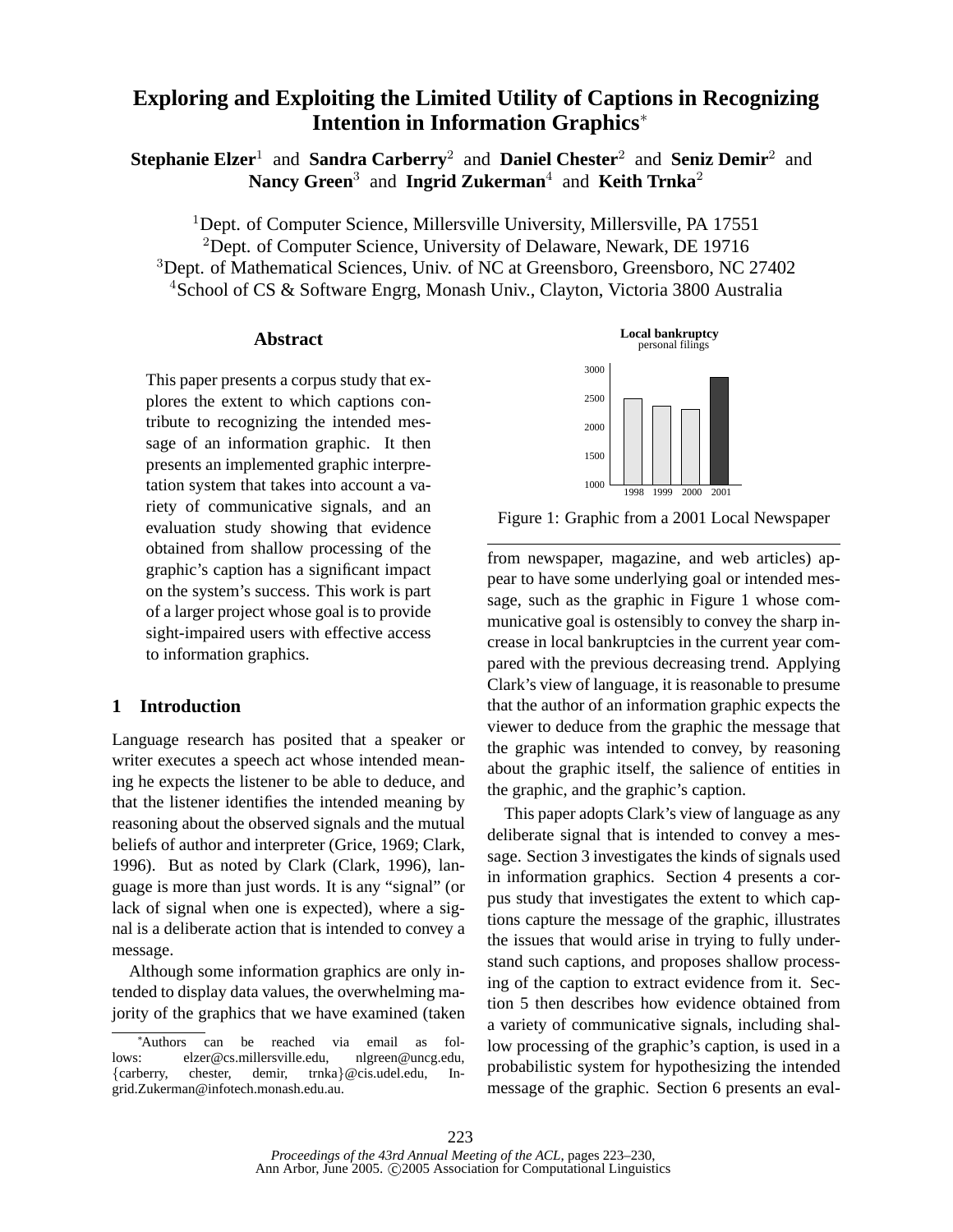

uation showing the system's success, with particular attention given to the impact of evidence from shallow processing of the caption, and Section 7 discusses future work.

Although we believe that our findings are extendible to other kinds of information graphics, our current work focuses on bar charts. This research is part of a larger project whose goal is a natural language system that will provide effective access to information graphics for individuals with sight impairments, by inferring the intended message underlying the graphic, providing an initial summary of the graphic that includes the intended message along with notable features of the graphic, and then responding to follow-up questions from the user.

## **2 Related Work**

Our work is related to efforts on graph summarization. (Yu et al., 2002) used pattern recognition techniques to summarize interesting features of automatically generated graphs of time-series data from a gas turbine engine. (Futrelle and Nikolakis, 1995) developed a constraint grammar for parsing vectorbased visual displays and producing representations of the elements comprising the display. The goal of Futrelle's project is to produce a graphic that summarizes one or more graphics from a document (Futrelle, 1999). The summary graphic might be a simplification of a graphic or a merger of several graphics from the document, along with an appropriate summary caption. Thus the end result of summarization will itself be a graphic. The long range goal of our project, on the other hand, is to provide alternative access to information graphics via an initial textual summary followed by an interactive followup component for additional information. The intended message of the graphic will be an important component of the initial summary, and hypothesizing it is the goal of our current work.

#### **3 Evidence about the Intended Message**

The graphic designer has many alternative ways of designing a graphic; different designs contain different communicative signals and thus convey different communicative intents. For example, consider the two graphics in Figure 2. The graphic in Figure 2a conveys that average doctor visits per year is U-shaped by age; it starts out high when one is very young, decreases into middle age, and then rises again as one ages. The graphic in Figure 2b presents the same data; but instead of conveying a trend, this graphic seems to convey that the elderly and the young have the highest number of doctor visits per year. These graphics illustrate how choice of design affects the message that the graphic conveys.

Following the AutoBrief work (Kerpedjiev and Roth, 2000) (Green *et al.*, 2004) on generating graphics that fulfill communicative goals, we hypothesize that the designer chooses a design that best facilitates the perceptual and cognitive tasks that are most important to conveying his intended message, subject to the constraints imposed by competing tasks. By *perceptual tasks* we mean tasks that can be performed by simply viewing the graphic, such as finding the top of a bar in a bar chart; by *cognitive tasks* we mean tasks that are done via mental computations, such as computing the difference between two numbers.

Thus one source of evidence about the intended message is the relative difficulty of the perceptual tasks that the viewer would need to perform in order to recognize the message. For example, determining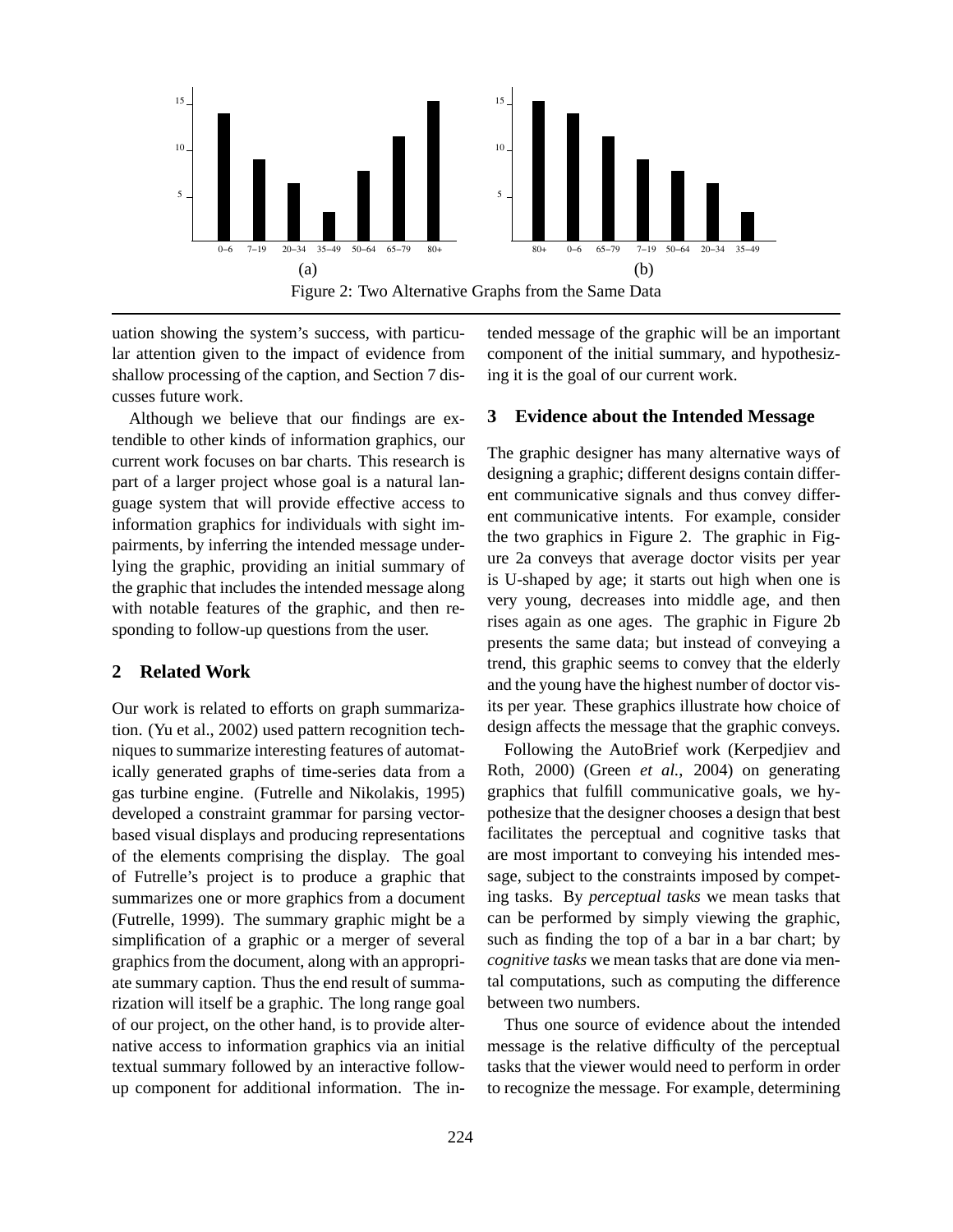the entity with maximum value in a bar chart will be easiest if the bars are arranged in ascending or descending order of height. We have constructed a set of rules, based on research by cognitive psychologists, that estimate the relative difficulty of performing different perceptual tasks; these rules have been validated by eye-tracking experiments and are presented in (Elzer *et al.*, 2004).

Another source of evidence is entities that have been made salient in the graphic by some kind of focusing device, such as coloring some elements of the graphic, annotations such as an asterisk, or an arrow pointing to a particular location in a graphic. Entities that have been made salient suggest particular instantiations of perceptual tasks that the viewer is expected to perform, such as comparing the heights of two highlighted bars in a bar chart.

And lastly, one would expect captions to help convey the intended message of an information graphic. The next section describes a corpus study that we performed in order to explore the usefulness of captions and how we might exploit evidence from them.

## **4 A Corpus Study of Captions**

Although one might suggest relying almost exclusively on captions to interpret an information graphic, (Corio and Lapalme, 1999) found in a corpus study that captions are often very general. The objective of their corpus study was to categorize the kinds of information in captions so that their findings could be used in forming rules for generating graphics with captions.

Our project is instead concerned with recognizing the intended message of an information graphic. To investigate how captions might be used in a system for understanding information graphics, we performed a corpus study in which we analyzed the first 100 bar charts from our corpus of information graphics; this corpus contains a variety of bar charts from different publication venues. The following subsections present the results of this corpus study.

## **4.1 Do Captions Convey the Intended Message?**

Our first investigation explored the extent to which captions capture the intended message of an information graphic. We extracted the first 100 graphics

| Category                                  |    |
|-------------------------------------------|----|
| Category-1: Captures intention (mostly)   | 34 |
| Category-2: Captures intention (somewhat) | 15 |
| Category-3: Hints at intention            |    |
| Category-4: No contribution to intention  |    |

Figure 3: Analysis of 100 Captions on Bar Charts

from our corpus of bar charts. The intended message of each bar chart had been previously annotated by two coders. The coders were asked to identify 1) the intended message of the graphic using a list of 12 high-level intentions (see Section 5 for examples) and 2) the instantiation of the parameters. For example, if the coder classified the intended message of a graphic as *Change-trend*, the coder was also asked to identify where the first trend began, its general slope (increasing, decreasing, or stable), where the change in trend occurred, the end of the second trend, and the slope of the second trend. If there was disagreement between the coders on either the intention or the instantiation of the parameters, we utilized consensus-based annotation (Ang *et al.*, 2002), in which the coders discussed the graphic to try to come to an agreement. As observed by (Ang *et al.*, 2002), this allowed us to include the "harder" or less obvious graphics in our study, thus lowering our expected system performance. We then examined the caption of each graphic, and determined to what extent the caption captured the graphic's intended message. Figure 3 shows the results. 44% of the captions in our corpus did not convey to any extent the message of the information graphic. The following categorizes the purposes that these captions served, along with an example of each:

- general heading (8 captions): *"UGI Monthly Gas Rates"* on a graphic conveying a recent spike in home heating bills.
- reference to dependent axis (15 captions): *"Lancaster rainfall totals for July"* on a graphic conveying that July-02 was the driest of the previous decade.
- commentary relevant to graphic (4 captions): *"Basic performers: One look at the best performing stocks in the Standard&Poor's 500 index this year shows that companies with basic businesses are rewarding investors"* on a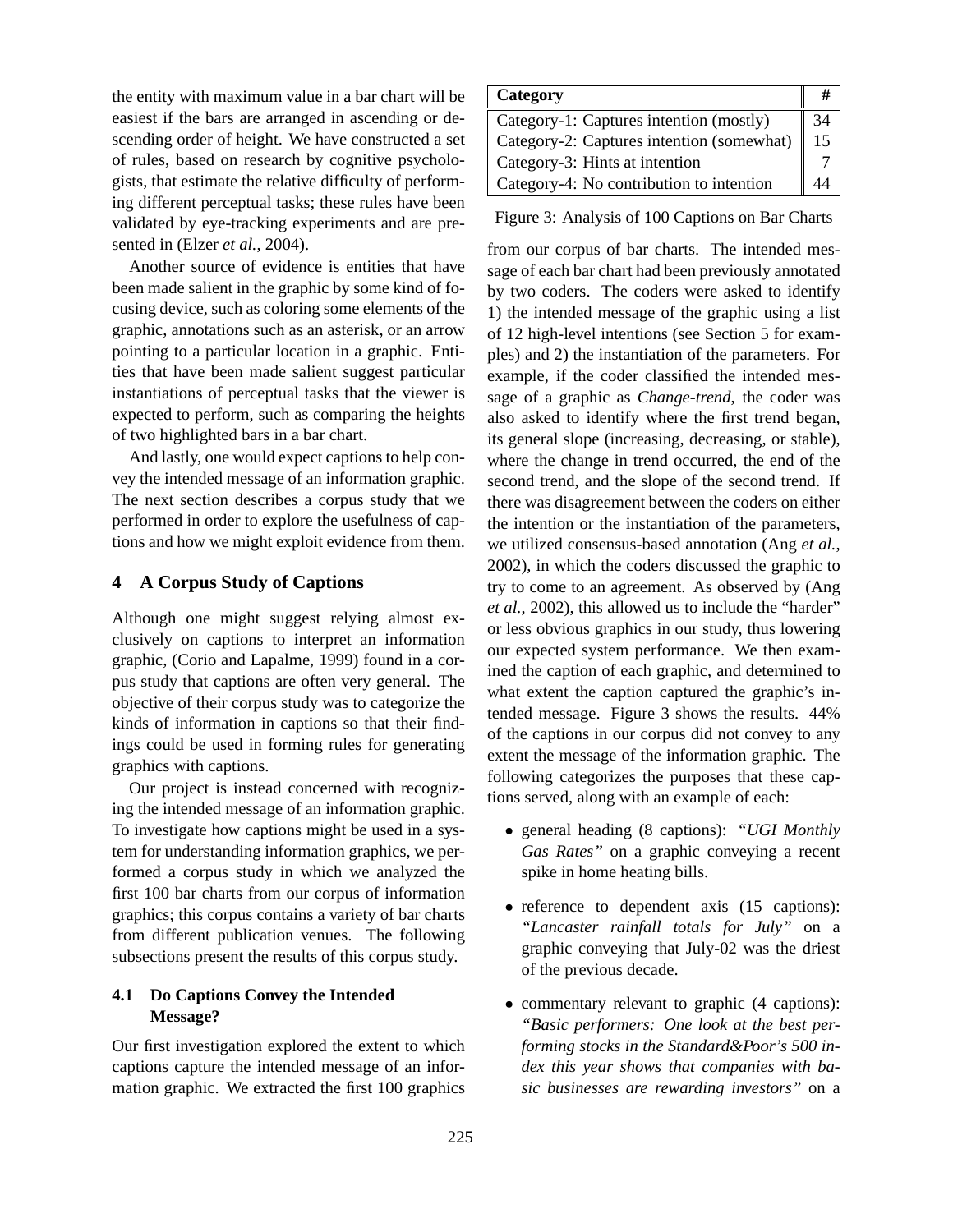graphic conveying the relative rank of different stocks, some of which were basic businesses and some of which were not. This type of information was classified as *deductive* by (Corio and Lapalme, 1999) since it draws a conclusion from the data depicted in the graphic.

- commentary extending message of graphic (8 captions): *"Profits are getting squeezed"* on a graphic conveying that Southwest Airlines net income is estimated to increase in 2003 after falling the preceding three years. Here the commentary does not draw a conclusion from the data in the graphic but instead supplements the graphic's message. However this type of caption would probably fall into the *deductive* class in (Corio and Lapalme, 1999).
- humor (7 captions): *"The Sound of Sales"* on a graphic conveying the changing trend (downward after years of increase) in record album sales. This caption has nothing to do with the change-trend message of the graphic, but appears to be an attempt at humor.
- conclusion unwarranted by graphic (2 captions): *"Defense spending declines"* on a graphic that in fact conveys that recent defense spending is increasing.

Slightly over half the captions (56%) contributed to understanding the graphic's intended message. 34% were judged to convey most of the intended message. For example, the caption *"Tennis players top nominees"* appeared on a graphic whose intended message is to convey that more tennis players were nominated for the 2003 Laureus World Sports Award than athletes from any other sport. Since we argue that captions alone are insufficient for interpreting information graphics, in the few cases where it was unclear whether a caption should be placed in Category-1 or Category-2, we erred on the side of over-rating the contribution of a caption to the graphic's intended message. For example, consider the caption *"Chirac is riding high in the polls"* which appeared on a graphic conveying that there has been a steady increase in Chirac's approval ratings from 55% to about 75%. Although this caption does not fully capture the communicative intention of the graphic (since it does not capture the steady increase conveyed by the graphic), we placed it in the first category since one might argue that *riding high in the polls* would suggest both high and improving ratings.

15% of the captions were judged to convey only part of the graphic's intended message; an example is *"Drug spending for young outpace seniors"* that appears on a graphic whose intended message appears to be that there is a downward trend by age for increased drug spending; we classified the caption in Category-2 since the caption fails to capture that the graphic is talking about percent increases in drug spending, not absolute drug spending, and that the graphic conveys the downward trend for increases in drug spending by age group, not just that increases for the young were greater than for the elderly.

7% of the captions were judged to only hint at the graphic's message. An example is *"GM's Money Machine"* which appeared on a graphic whose intended message was a contrast of recent performance against the previous trend — ie., that although there had been a steady decrease in the percentage of GM's overall income produced by its finance unit, there was now a substantial increase in the percentage provided by the finance unit. Since the term *money machine* is a colloquialism that suggests making a lot of money, the caption was judged to *hint at* the graphic's intended message.

#### **4.2 Understanding Captions**

For the 49 captions in Category 1 or 2 (where the caption conveyed at least some of the message of the graphic), we examined how well the caption could be parsed and understood by a natural language system. We found that 47% were fragments (for example, *"A Growing Biotech Market"*), or involved some other kind of ill-formedness (for example, *"Running tops in sneaker wear in 2002"* or "More seek financial aid"<sup>1</sup>). 16% would require extensive domain knowledge or analogical reasoning to understand. One example is *"Chirac is riding high in the polls"* which would require understanding the meaning of *riding high in the polls*. Another example is *"Bad Moon Rising"*; here the verb *rising* suggests that something is increasing, but the

 $1$ <sup>1</sup>Here we judge the caption to be ill-formed due to the ellipsis since *More* should be *More students*.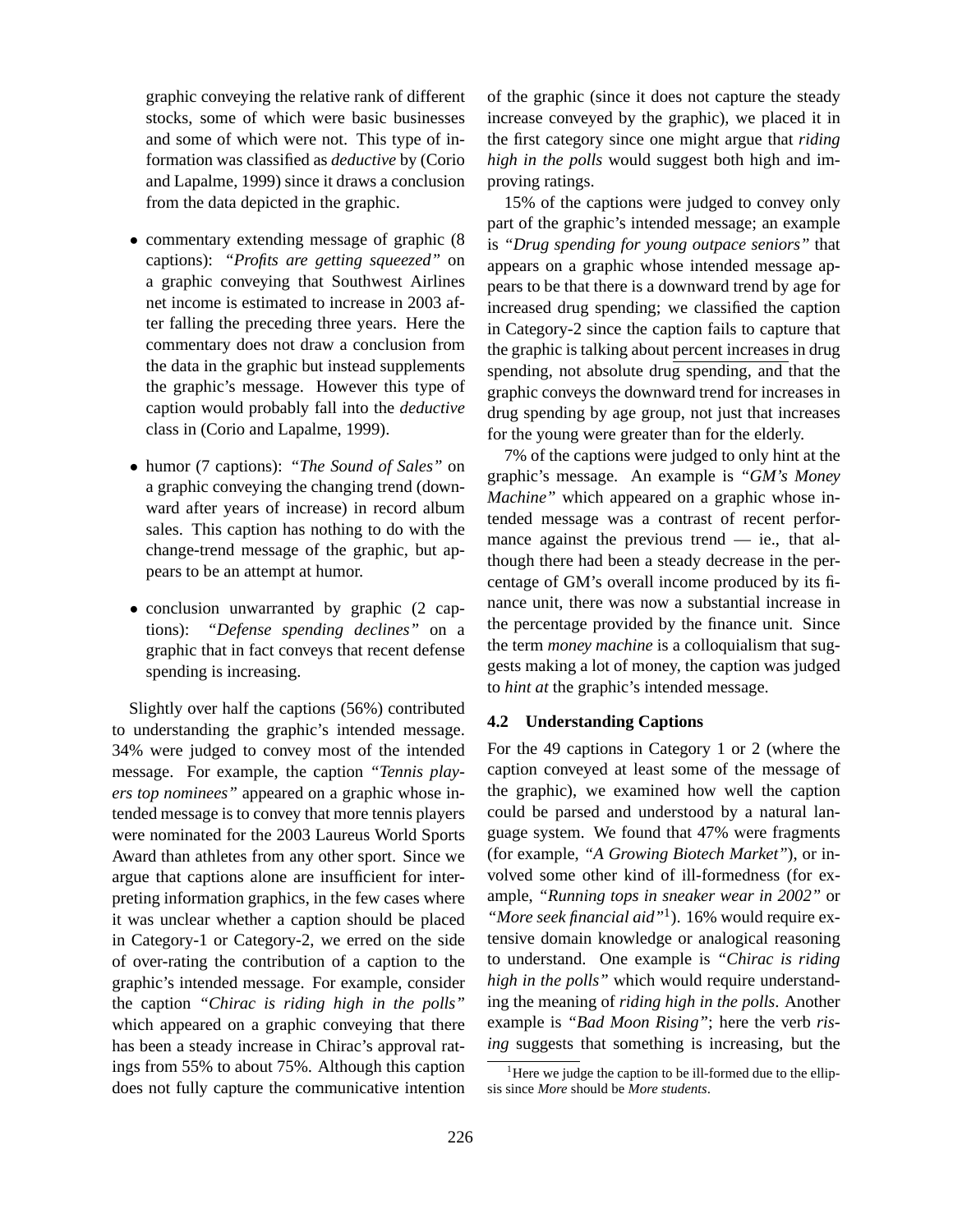system would need to understand that a *bad moon* refers to something undesirable (in this case, delinquent loans).

### **4.3 Simple Evidence from Captions**

Although our corpus analysis showed that captions can be helpful in understanding the message conveyed by an information graphic, it also showed that full understanding of a caption would be problematic; moreover, once the caption was understood, we would still need to relate it to the information extracted from the graphic itself, which appears to be a difficult problem.

Thus we began investigating whether shallow processing of the caption might provide evidence that could be effectively combined with other evidence obtained from the graphic itself. Our analysis provided the following observations:

- Verbs in a caption often suggest the kind of message being conveyed by the graphic. An example from our corpus is *"Boating deaths decline"*; the verb *decline* suggests that the graphic conveys a decreasing trend. Another example from our corpus is *"American Express total billings still lag"*; the verb *lag* suggests that the graphic conveys that some entity (in this case *American Express*) is ranked behind some others.
- Adjectives in a caption also often suggest the kind of message being conveyed by the graphic. An example from our corpus is *"Air Force has largest percentage of women"*; the adjective *largest* suggests that the graphic is conveying an entity whose value is largest. Adjectives derived from verbs function similarly to verbs. An example from our corpus is *"Soaring Demand for Servers"* which is the caption on a graphic that conveys the rapid increase in demand for servers. Here the adjective *soaring* is derived from the verb *soar*, and suggests that the graphic is conveying a strong increase.
- Nouns in a caption often refer to an entity that is a label on the independent axis. When this occurs, the caption brings the entity into focus and suggests that it is part of the intended message of the graphic. An example from our cor-

pus is *"Germans miss their marks"* where the graphic displays a bar chart that is intended to convey that Germans are the least happy with the Euro. Words that usually appear as verbs, but are used in the caption as a noun, may function similarly to verbs. An example is *"Cable On The Rise"*; in this caption, *rise* is used as a noun, but suggests that the graphic is conveying an increase.

## **5 Utilizing Evidence**

We developed and implemented a probabilistic framework for utilizing evidence from a graphic and its caption to hypothesize the graphic's intended message. To identify the intended message of a new information graphic, the graphic is first given to a Visual Extraction Module (Chester and Elzer, 2005) that is responsible for recognizing the individual components of a graphic, identifying the relationship of the components to one another and to the graphic as a whole, and classifying the graphic as to type (bar chart, line graph, etc.); the result is an XML file that describes the graphic and all of its components.

Next a Caption Processing Module analyzes the caption. To utilize verb-related evidence from captions, we identified a set of verbs that would indicate each category of high-level goal<sup>2</sup>, such as *recover* for Change-trend and *beats* for Relative-difference; we then extended the set of verbs by examining WordNet for verbs that were closely related in meaning, and constructed a verb class for each set of closely related verbs. Adjectives such as *more* and *most* were handled in a similar manner. The Caption Processing Module applies a part-of-speech tagger and a stemmer to the caption in order to identify nouns, adjectives, and the root form of verbs and adjectives derived from verbs. The XML representation of the graphic is augmented to indicate any independent axis labels that match nouns in the caption, and the presence of a verb or adjective class in the caption.

The Intention Recognition Module then analyzes the XML file to build the appropriate Bayesian network; the current system is limited to bar charts, but

 $2$ As described in the next paragraph, there are 12 categories of high-level goals.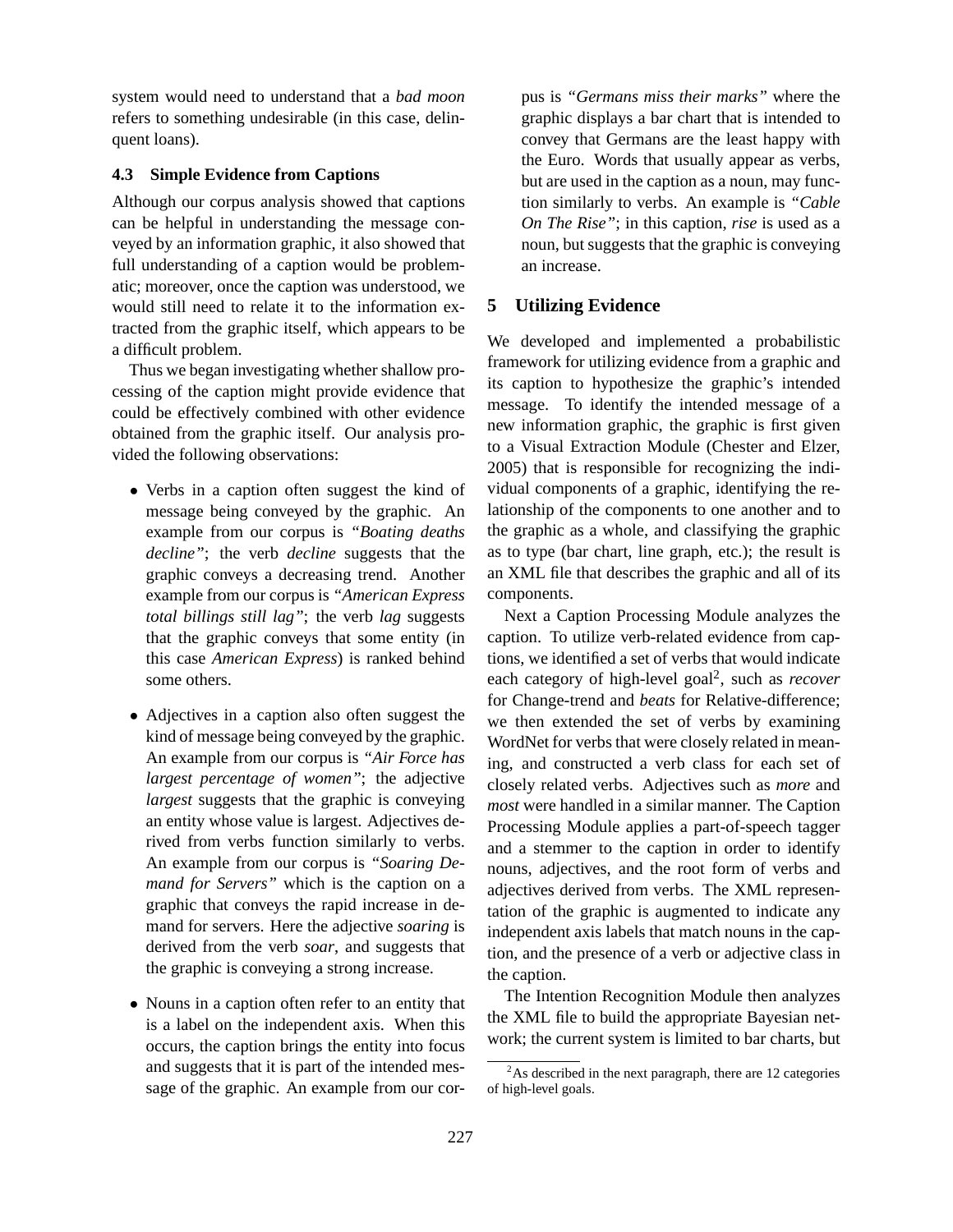the principles underlying the system should be extendible to other kinds of information graphics. The network is described in (Elzer *et al.*, 2005). Very briefly, our analysis of simple bar charts has shown that the intended message can be classified into one of 12 high-level goals; examples of such goals include:

- Change-trend: *Viewer to believe that there is a* <*slope-1*> *trend from* <*param1*> *to* <*param2*> *and a significantly different* <*slope-2*> *trend from* <*param3*> *to* <*param4*>
- Relative-difference: *Viewer to believe that the value of element* <*param1*> *is* <*comparison*> *the value of element* <*param2*> where <comparison> is *greater-than*, *less-than*, or *equal-to*.

Each category of high-level goal is represented by a node in the network (whose parent is the top-level goal node), and instances of these goals (ie., goals with their parameters instantiated) appear as children with inhibitory links (Huber et al., 1994) capturing their mutual exclusivity. Each goal is broken down further into subtasks (perceptual or cognitive) that the viewer would need to perform in order to accomplish the goal of the parent node. The network is built dynamically when the system is presented with a new information graphic, so that nodes are added to the network only as suggested by the graphic. For example, low-level nodes are added for the easiest primitive perceptual tasks and for perceptual tasks in which a parameter is instantiated with a salient entity (such as an entity colored differently from others in the graphic or an entity that appears as a noun in the caption), since the graphic designer might have intended the viewer to perform these tasks; then higher-level goals that involve these tasks are added, until eventually a link is established to the top-level goal node.

Next evidence nodes are added to the network to capture the kinds of evidence noted in Sections 3 and 4.3. For example, evidence nodes are added to the network as children of each low-level perceptual task; these evidence nodes capture the relative difficulty (categorized as easy, medium, hard, or impossible) of performing the perceptual task as estimated by our effort estimation rules mentioned in Section 3, whether a parameter in the task refers to an entity that is salient in the graphic, and whether a parameter in the task refers to an entity that is a noun in the caption. An evidence node, indicating for each verb class whether that verb class appears in the caption (either as a verb, or as an adjective derived from a verb, or as a noun that can also serve as a verb) is added as a child of the top level goal node. Adjectives such as *more* and *most* that provide evidence are handled in a similar manner.

In a Bayesian network, conditional probability tables capture the conditional probability of a child node given the value of its parent(s). For example, the network requires the conditional probability of an entity appearing as a noun in the caption given that recognizing the intended message entails performing a particular perceptual task involving that entity. Similarly, the network requires the conditional probability, for each class of verb, that the verb class appears in the caption given that the intended message falls into a particular intention category. These probabilities are learned from our corpus of graphics, as described in (Elzer *et al.*, 2005).

## **6 Evaluation**

In this paper, we are particularly interested in whether shallow processing of captions can contribute to recognizing the intended message of an information graphic. As mentioned earlier, the intended message of each information graphic in our corpus of bar charts had been previously annotated by two coders. To evaluate our approach, we used leave-one-out cross validation. We performed a series of experiments in which each graphic in the corpus is selected once as the test graphic, the probability tables in the Bayesian network are learned from the remaining graphics, and the test graphic is presented to the system as a test case. The system was judged to fail if either its top-rated hypothesis did not match the intended message that was assigned to the graphic by the coders or the probability rating of the system's top-rated hypothesis did not exceed 50%. Overall success was then computed by averaging together the results of the whole series of experiments.

Each experiment consisted of two parts, one in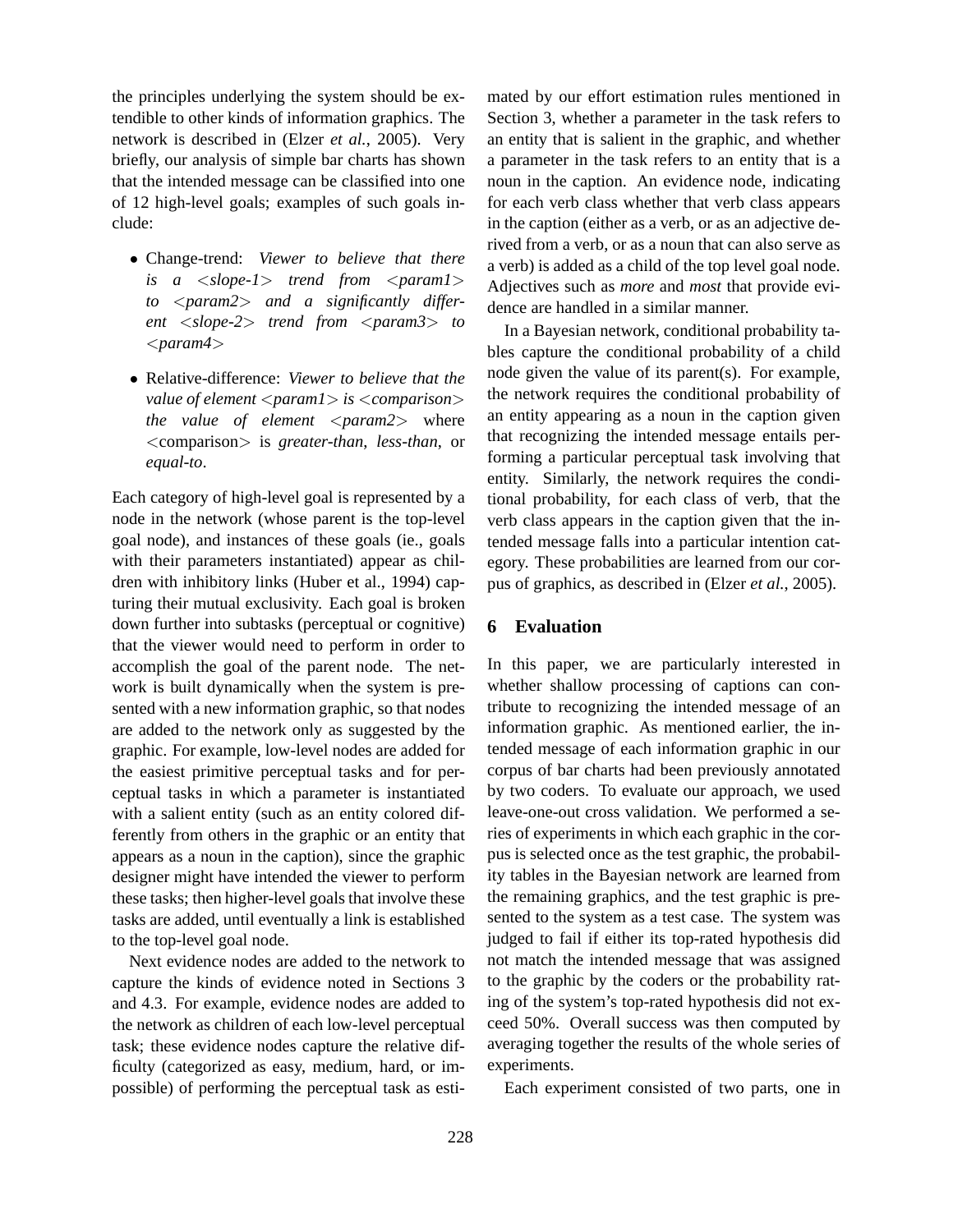

which captions were not taken into account in the Bayesian network and one in which the Bayesian network included evidence from captions. Our overall accuracy without the caption evidence was 64.5%, while the inclusion of caption evidence increased accuracy to 79.1% for an absolute increase in accuracy of 14.6% and a relative improvement of 22.6% over the system's accuracy without caption evidence. Thus we conclude that shallow processing of a caption provides evidence that can be effectively utilized in a Bayesian network to recognize the intended message of an information graphic.

Our analysis of the results provides some interesting insights on the role of elements of the caption. There appear to be two primary functions of verbs. The first is to reflect what is in the data, thereby strengthening the message that would be recognized without the caption. One example from our corpus is a graphic with the caption *"Legal immigration to the U.S. has been rising for decades"*. Although the early part of the graphic displays a change from decreasing immigration to a steadily increasing immigration trend, most of the graphic focuses on the decades of increasing immigration and the caption strengthens *increasing trend in immigration* as the intended message of the graphic. If we do not include the caption, our system hypothesizes an *increasing trend* message with a probability of 66.4%; other hypotheses include an intended message that emphasizes the *change in trend* with a probability of 15.3%. However, when the verb *increasing* from the caption is taken into account, the probability of *increasing trend in immigration* being the intended message rises to 97.9%.

The second function of a verb is to focus attention on some aspect of the data. For example, consider the graphic in Figure 4. Without a caption, our system hypothesizes that the graphic is intended to convey the relative rank in billings of different credit card issuers and assigns it a probability of 72.7%. Other possibilities have some probability assigned to them. For example, the intention of conveying that Visa has the highest billings is assigned a probability of 26%. Suppose that the graphic had a caption of *"Billings still lag"*; if the verb *lag* is taken into account, our system hypothesizes an intended message of conveying the credit card issuer whose billings are lowest, namely Diner's Club; the probability assigned to this intention is now 88.4%, and the probability assigned to the intention of conveying the relative rank of different credit card issuers drops to 7.8%. This is because the verb class containing *lag* appeared in our corpus as part of the caption for graphics whose message conveyed an entity with a minimum value, and not with graphics whose message conveyed the relative rank of all the depicted entities. On the other hand, if the caption is *"American Express total billings still lag"* (which is the caption associated with the graphic in our corpus), then we have two pieces of evidence from the caption — the verb *lag*, and the noun *American Express* which matches a label. In this case, the probabilities change dramatically; the hypothesis that the graphic is intended to convey the rank of *American Express* (namely third behind Visa and Mastercard) is assigned a probability of 76% and the probability drops to 24% that the graphic is intended to convey that Diner's Club has the lowest billings. This is not surprising. The presence of the noun *American Express* in the caption makes that entity salient and is very strong evidence that the intended message places an emphasis on *American Express*, thus significantly affecting the probabilities of the different hypotheses. On the other hand, the verb class containing *lag* occurred both in the caption of graphics whose message was judged to convey the entity with the minimum value and in the caption of graphics

<sup>&</sup>lt;sup>3</sup>This is a slight variation of the graphic from Business Week. In the Business Week graphic, the labels sometimes ap-

pear on the bars and sometimes next to them, and the heading for the dependent axis appears in the empty white space of the graphic instead of below the values on the horizontal axis as we show it. Our vision system does not yet have heuristics for recognizing non-standard placement of labels and axis headings.